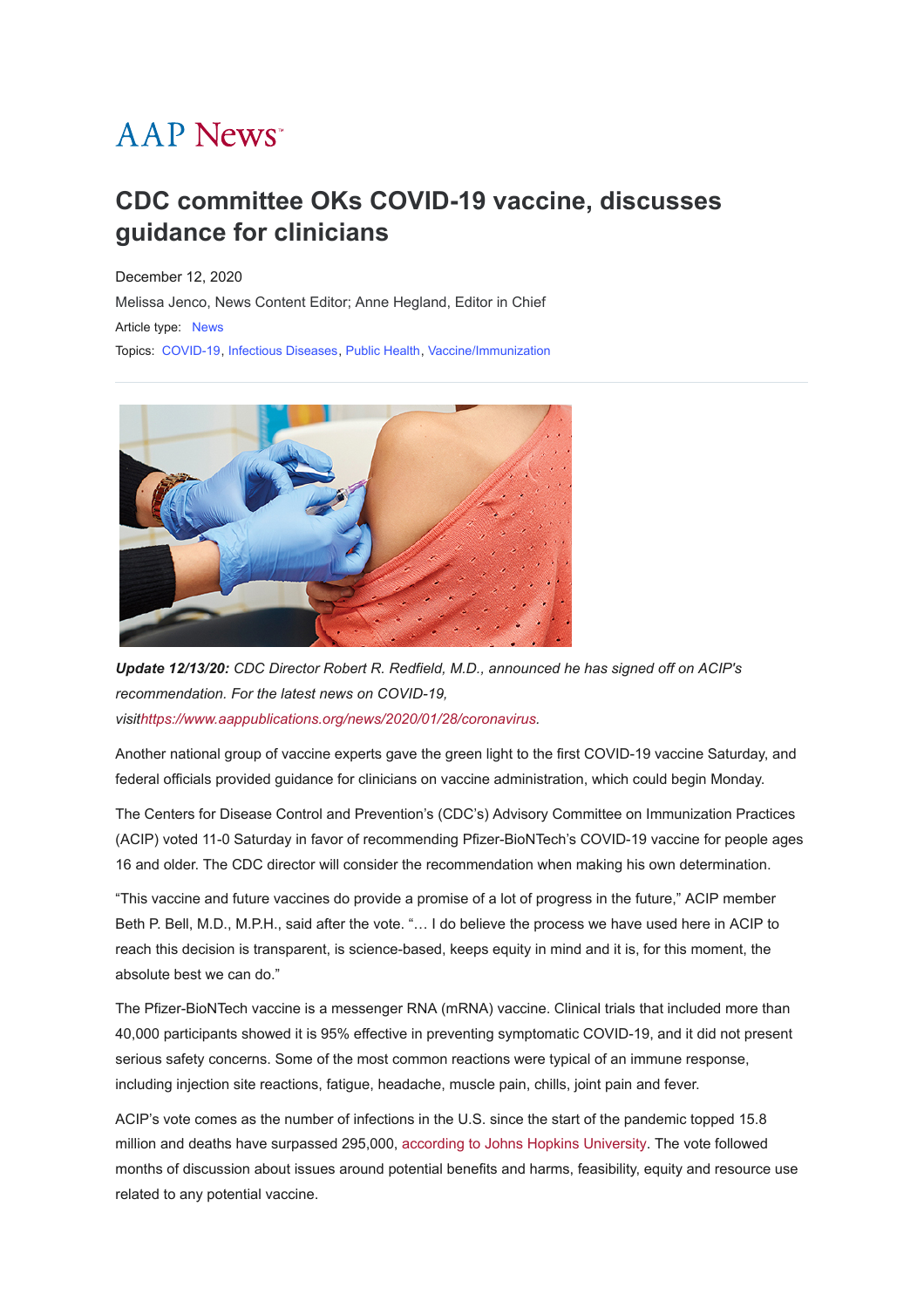[ACIP's decision came one day after the Food and Drug Administration \(FDA\) issued an emergency use](https://www.fda.gov/news-events/press-announcements/fda-takes-key-action-fight-against-covid-19-issuing-emergency-use-authorization-first-covid-19) authorization (EUA) upon a [recommendation from its own advisory group.](https://www.aappublications.org/news/2020/12/10/vrbpac-pfizer-vaccine-121020)

# **Clinical considerations**

CDC experts on Saturday provided clinicians with extensive guidance on administering the vaccine, including to pregnant women.

Studies have found pregnant women are at increased risk of severe COVID-19 disease and adverse pregnancy outcomes, though overall risk is low. Pregnant women were excluded from clinical trials, so there are no safety data currently for this group.

The CDC recommends pregnant women discuss the risks and benefits of being vaccinated with their health care provider.

"Pregnant women and health care providers should consider the level of COVID-19 community transmission, her personal risk of contracting COVID-19, the risks of COVID-19 to her and potential risk to the fetus, the efficacy of vaccine, side effects of the vaccine, and the lack of data about vaccine use during pregnancy," said Sarah Mbaeyi, M.D., M.P.H., a medical officer with the CDC's National Center for Immunization and Respiratory Diseases.

Pregnant women who experience fever after vaccination should take acetaminophen, as fever has been associated with adverse pregnancy outcomes.

Data also are lacking regarding COVID-19 vaccines and breastfeeding.

"mRNA vaccines are not considered live virus vaccines and are not thought to be a risk to the breastfeeding infant," Dr. Mbaeyi said.

Additional CDC recommendations include:

- Give two doses of the vaccine 21 days apart with a four-day grace period. Doses do not need to be repeated if the period is longer.
- People who start the series with the Pfizer-BioNTech vaccine should complete the series with the same product. It is not interchangeable with other vaccines currently under review.
- Do not give the vaccine within 14 days of another vaccine.
- Offer the vaccine to people regardless of prior COVID-19 infection. If the person is currently infected, wait until recovery from acute illness and criteria have been met to discontinue isolation.
- Defer vaccination for 90 days for people who have received monoclonal antibodies or convalescent plasma as part of COVID-19 treatment.
- Administer the vaccine to people with underlying conditions if they have no contraindications.
- Administer the vaccine to immunocompromised people without contraindications but counsel them about unknown safety and efficacy in this group and the potential for reduced immune responses to the vaccine.
- Counsel vaccine recipients about possible reactions and encourage them to complete both doses and to continue taking precautions, including wearing a face mask, keeping distance from others and washing their hands frequently.

[The CDC has more details on this clinical guidance on its website at https://www.cdc.gov/vaccines/covid-](https://www.cdc.gov/vaccines/covid-19/info-by-product/pfizer/clinical-considerations.html#contraindications-precautions)19/info-by-product/pfizer/clinical-considerations.html#contraindications-precautions and is holding a webinar about COVID-19 vaccine safety at 1 p.m. EST on Dec. 14. The webinars can be viewed at [https://emergency.cdc.gov/coca/index.asp.](https://emergency.cdc.gov/coca/index.asp)

#### **Contraindications and precautions**